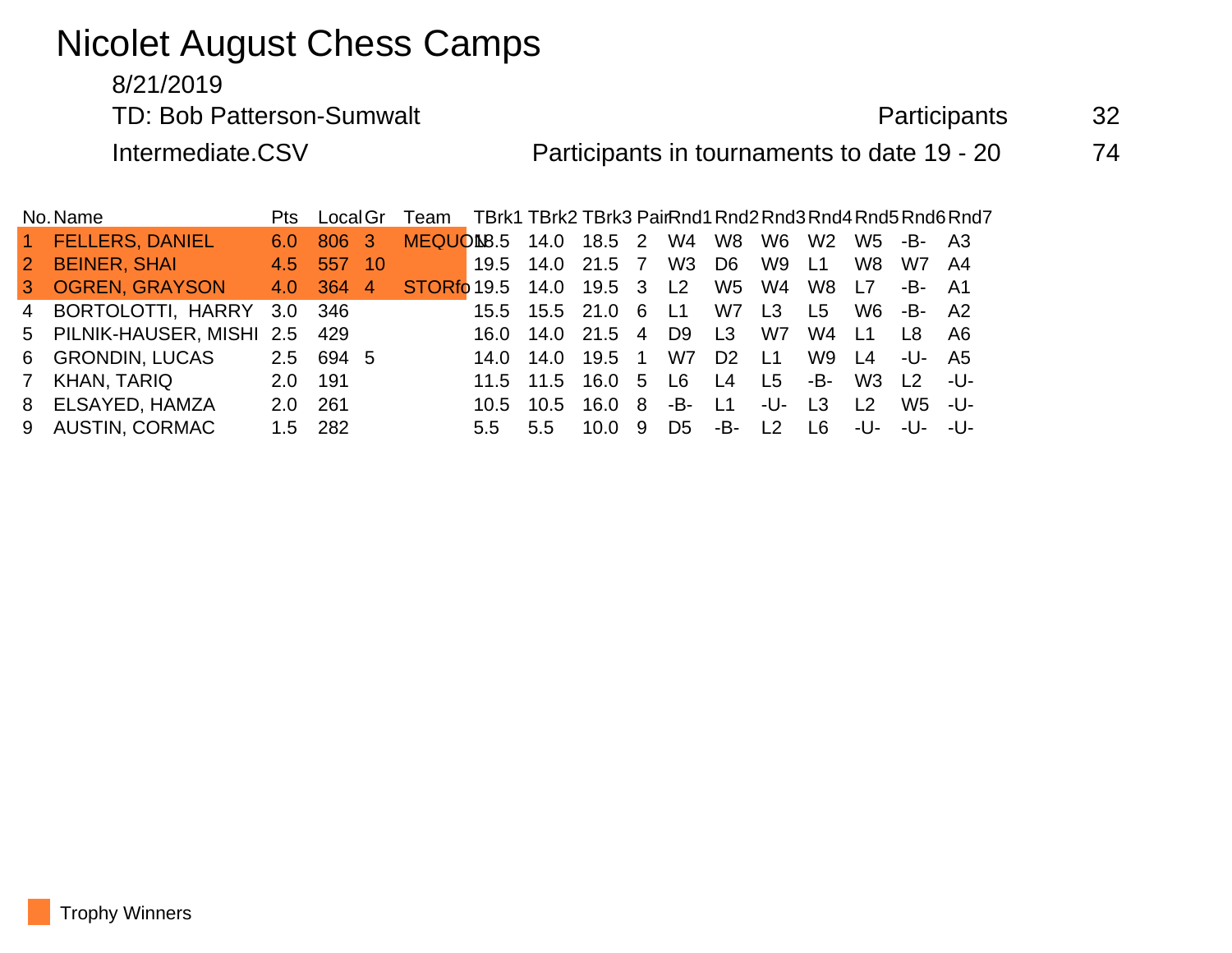## Nicolet Begginners.CSV

Individual Standings

| No.            | Name                     | <b>Pts</b> | Local | Gr | Team          | TBrk1 | TBrk2 | TBrk3 | Pair           | Rnd1            | Rnd <sub>2</sub> | Rnd3            | Rnd4            | Rnd <sub>5</sub> |
|----------------|--------------------------|------------|-------|----|---------------|-------|-------|-------|----------------|-----------------|------------------|-----------------|-----------------|------------------|
| $\overline{1}$ | <b>SCHULTZ, SAM</b>      | 4.0        | 474   |    |               | 12.5  | 8.5   | 14.5  | 2              | W15             | W14              | W <sub>5</sub>  | W <sub>3</sub>  | L <sub>2</sub>   |
| 2              | <b>HANSON, WILLIAM</b>   | 4.0        | 659   |    |               | 12.0  | 8.0   | 14.0  | 1              | W21             | L5               | W <sub>13</sub> | W12             | W <sub>1</sub>   |
| 3              | <b>RUBEN, KALLEN</b>     | 3.5        | 333   |    |               | 13.0  | 9.0   | 15.0  | 6              | W <sub>6</sub>  | W17              | D <sub>9</sub>  | L1              | W7               |
| 4              | TRINH, SZA               | 3.5        | 414   |    |               | 10.0  | 7.0   | 11.5  | 4              | D <sub>8</sub>  | L12              | W18             | W19             | W <sub>5</sub>   |
| 5              | TALEDONE, DOMINIC        | 3.0        | 373   |    |               | 14.5  | 10.5  | 17.5  | 5              | W7              | W <sub>2</sub>   | L1              | W8              | L4               |
| 6              | <b>ARNOLD, TYLER</b>     | 3.0        | 227   |    |               | 12.0  | 8.5   | 12.5  | 12             | L3              | W <sub>10</sub>  | L11             | W22             | W14              |
| $\overline{7}$ | VANG, ETHAN              | 3.0        | 258   | 8  | <b>MORSmi</b> | 11.5  | 8.0   | 13.5  | 11             | L5              | W15              | W14             | W9              | L <sub>3</sub>   |
| 8              | <b>EHLERS, SILAS</b>     | 3.0        | 258   |    |               | 11.5  | 8.0   | 12.5  | 10             | D4              | D <sub>11</sub>  | W20             | L5              | W18              |
| 9              | DYER, ZOE                | 3.0        | 329   |    |               | 11.0  | 7.5   | 12.5  | 8              | W16             | D <sub>19</sub>  | D <sub>3</sub>  | L7              | W12              |
| 10             | <b>GAPINSKI, BEN</b>     | 3.0        | 193   |    |               | 9.5   | 6.5   | 11.5  | 13             | L17             | L <sub>6</sub>   | W15             | W <sub>13</sub> | W16              |
| 11             | FELDNER, ALEX            | 3.0        | 311   |    |               | 9.5   | 6.5   | 9.5   | 9              | D <sub>18</sub> | D <sub>8</sub>   | W <sub>6</sub>  | W16             | -U-              |
| 12             | <b>SCHMIDT, ETHAN</b>    | 2.5        | 450   | 14 | RIVEmi        | 9.0   | 9.0   | 14.5  | 3              | D <sub>13</sub> | W4               | W19             | L2              | L <sub>9</sub>   |
| 13             | YOTHSACKDA, AUDREY       | 2.5        | 331   |    |               | 7.0   | 7.0   | 12.5  | $\overline{7}$ | D <sub>12</sub> | <b>W18</b>       | L2              | L10             | W19              |
| 14             | LECUQU, VADIM            | 2.0        | 100   |    |               | 9.0   | 8.0   | 13.0  | 18             | W <sub>20</sub> | L1               | L7              | <b>W17</b>      | L <sub>6</sub>   |
| 15             | PHEISTER, TEO            | 2.0        | 100   |    |               | 9.0   | 8.0   | 13.0  | 21             | L1              | L7               | L10             | W20             | W <sub>21</sub>  |
| 16             | <b>OGREN, BECKETT</b>    | 2.0        | 100   |    |               | 8.5   | 8.0   | 12.0  | 20             | L <sub>9</sub>  | W22              | <b>W17</b>      | L11             | L10              |
| 17             | CHINTAPANDU, AADYA       | 2.0        | 100   |    |               | 7.5   | 7.0   | 11.0  | 16             | W10             | L3               | L16             | L14             | W22              |
| 18             | PYTEL, MIA               | 1.5        | 100   |    |               | 10.5  | 9.0   | 14.0  | 22             | D <sub>11</sub> | L13              | L4              | W23             | L <sub>8</sub>   |
| 19             | CHINTAPANDU, ADI         | 1.5        | 104   |    |               | 8.5   | 8.0   | 12.0  | 14             | W22             | D <sub>9</sub>   | L12             | L4              | L13              |
| 20             | <b>BURRAL, OLIVER</b>    | 1.0        | 100   |    |               | 7.5   | 6.0   | 10.5  | 15             | L14             | L21              | L <sub>8</sub>  | L15             | W23              |
| 21             | ZHANG, KENNETH           | 1.0        | 100   |    |               | 3.0   | 3.0   | 7.0   | 23             | L2              | W20              | $-N-$           | -U-             | L15              |
| 22             | HONG, LILY               | 0.5        | 100   |    |               | 7.0   | 5.5   | 10.0  | 17             | L <sub>19</sub> | L16              | D <sub>23</sub> | L <sub>6</sub>  | L17              |
| 23             | <b>MAGLARIS, BECKETT</b> | 0.5        | 100   |    |               | 1.5   | 1.5   | 3.0   | 19             | -N-             | -U-              | D <sub>22</sub> | L18             | L20              |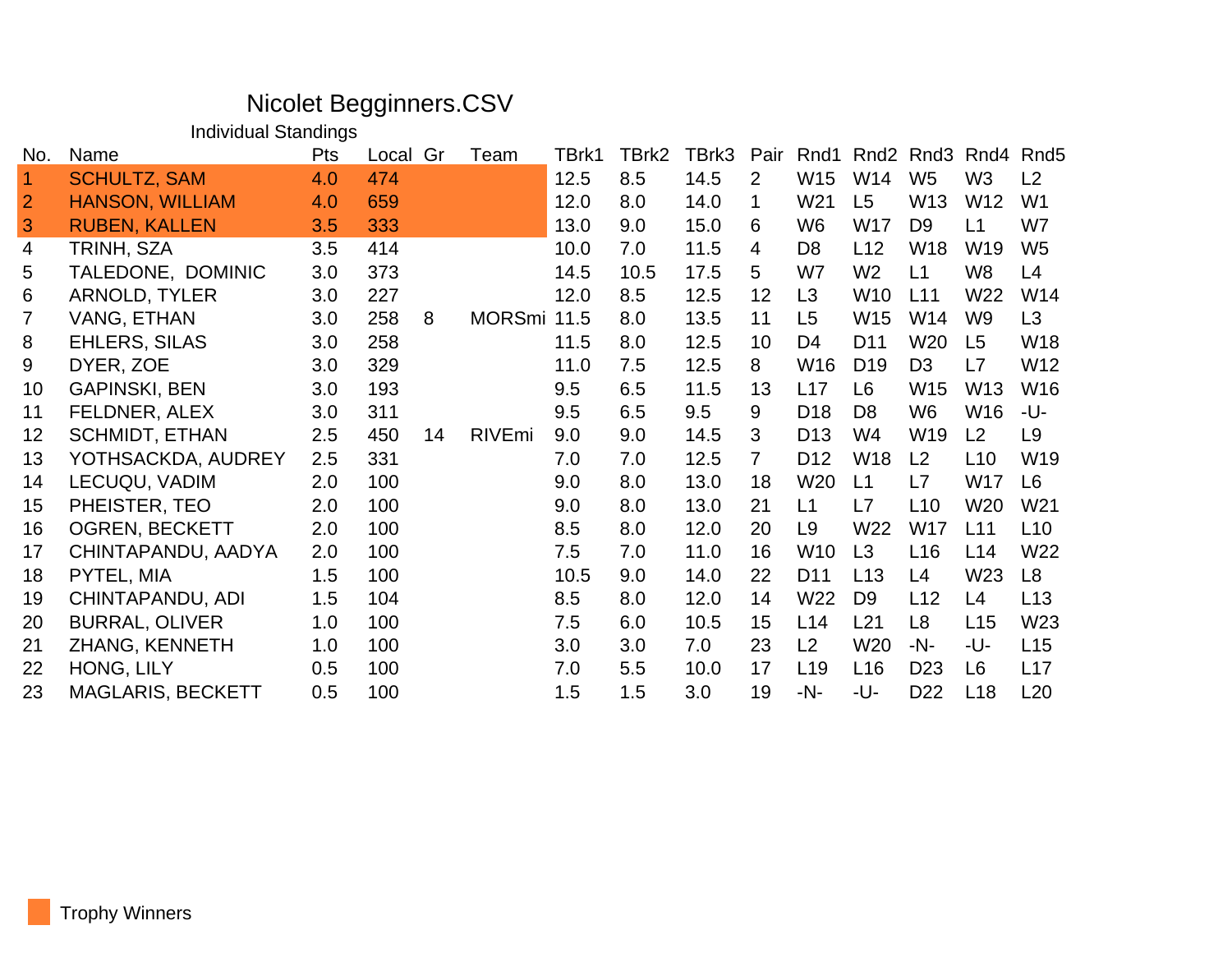## Beg Team.CSV

Team Standings

| <b>PIC</b> | Name (Players: Top 4 used)          | Score | Med | Solk | SBx2 | Cum |
|------------|-------------------------------------|-------|-----|------|------|-----|
|            | Milwaukee Morse Middle School, (1)  | 3.0   | 8.0 | 13.5 | 14.0 | 9.0 |
|            | VANG, ETHAN (3.0,258)               |       |     |      |      |     |
| 2          | Riverside University High Schoo (1) | 2.5   | 9.0 | 14.5 | 12.5 | 9.5 |
|            | SCHMIDT, ETHAN (2.5,450)            |       |     |      |      |     |